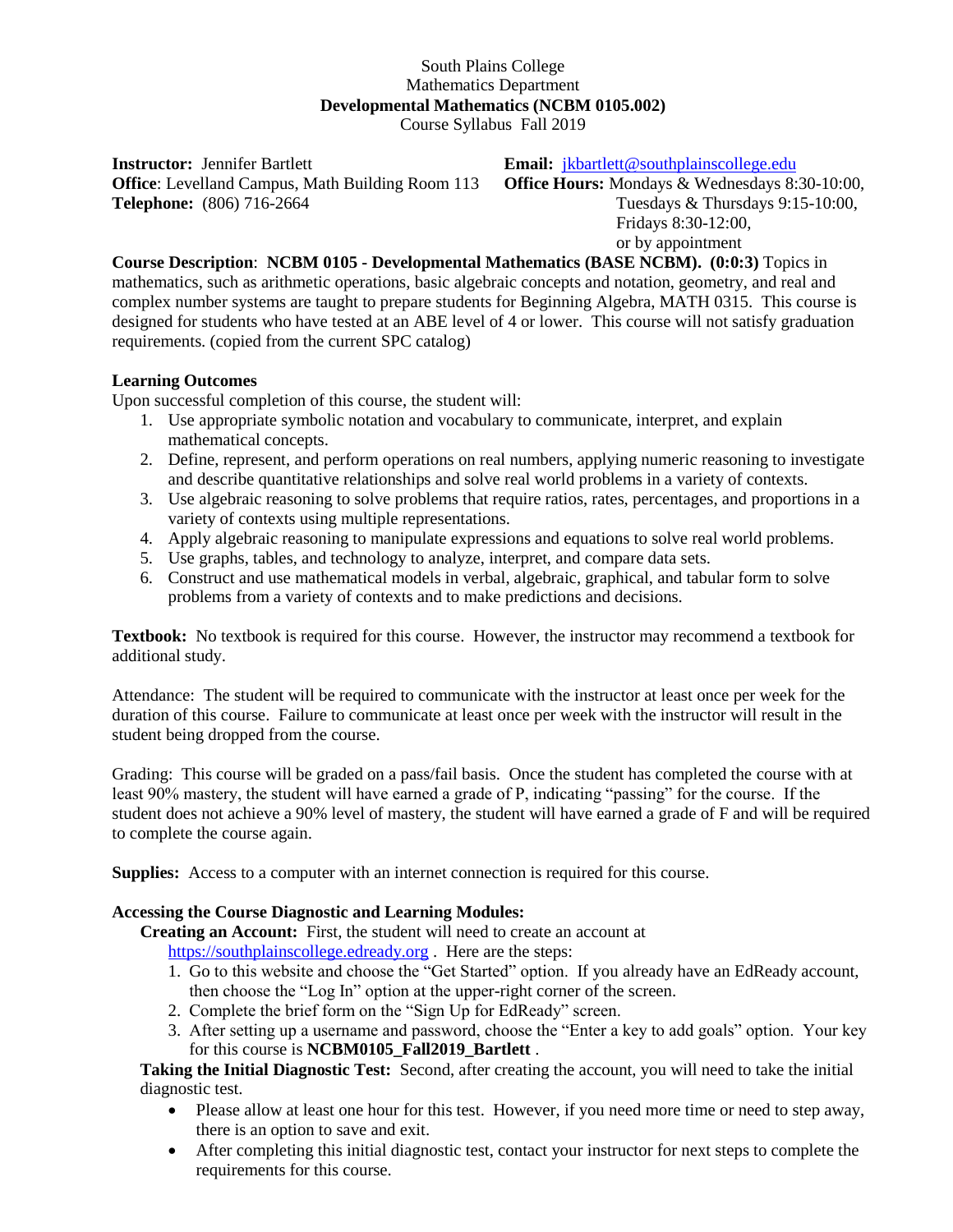**Academic Honesty:** You are expected to uphold the ideas of academic honesty. All work that is graded must be your own. This policy applies to all work attempted in this course. If this policy is violated the student will receive an **F** for the assignment and will be dropped with an **F**. For more details on what is considered cheating, see the South Plains College catalog

**Disabilities Statement**: Students with disabilities, including but not limited to physical, psychiatric, or learning disabilities, who wish to request accommodations in this class should notify the Disability Services Office early in the semester so that the appropriate arrangements may be made. In accordance with federal law, a student requesting accommodations must provide acceptable documentation of his/her disability to the Disability Services Office. For more information, call or visit the Disability Services Office at Levelland (Student Health & Wellness Office) 806-716-2577, Reese Center (Building 8) 806-716-4675, or Plainview Center (Main Office) 806-716- 4302 or 806-296-9611.

**Religious Holy Days**: In accordance with Section 51.911, Texas Education Code, South Plains College will allow a student who is absent from class for the observance of a religious holy day to take an examination or complete an assignment scheduled for that day within seven (7) calendar days after the absence. Students are required to file a written notification of absence with each instructor within the first fifteen (15) days of the semester in which the absence will occur. Forms for this purpose are available in the Student Services Office along with instructions and procedures. "Religious holy days" means a holy day observed by a religion whose place of worship is exempt from property taxation under Section 11.20, Tax Code.

**Diversity Statement:** In this class, the teacher will establish and support an environment that values and nurtures individual and group differences and encourages engagement and interaction. Understanding and respecting multiple experiences and perspectives will serve to challenge and stimulate all of us to learn about others, about the larger world and about ourselves. By promoting diversity and intellectual exchange, we will not only mirror society as it is, but also model society as it should and can be.

**Non-Discrimination Statement:** South Plains College does not discriminate on the basis of race, color, national origin, sex, disability or age in its programs and activities. The following person has been designated to handle inquiries regarding the non-discrimination policies: Vice President for Student Affairs, South Plains College, 1401 College Avenue, Box 5, Levelland, TX 79336. Phone number 806-716-2360.

**Campus Concealed Carry:** Texas Senate Bill - 11 (Government Code 411.2031, et al.) authorizes the carrying of a concealed handgun in South Plains College buildings only by persons who have been issued and are in possession of a Texas License to Carry a Handgun. Qualified law enforcement officers or those who are otherwise authorized to carry a concealed handgun in the State of Texas are also permitted to do so. Pursuant to Penal Code (PC) 46.035 and South Plains College policy, license holders may not carry a concealed handgun in restricted locations. For a list of locations and Frequently Asked Questions, please refer to the Campus Carry page at: [https://www.southplainscollege.edu/campuscarry.php](http://www.southplainscollege.edu/campuscarry.php)

Pursuant to PC 46.035, the open carrying of handguns is prohibited on all South Plains College campuses. Report violations to the College Police Department at 806-716-2396 or 9-1-1.

**Sexual Misconduct:** As a faculty member, I am deeply invested in the well-being of each student I teach. I am here to assist you with your work in this course. If you come to me with other non-course-related concerns, I will do my best to help. It is important for you to know that all faculty members are mandated reporters of any incidents of sexual misconduct. That means that I cannot keep information about sexual misconduct confidential if you share that information with me. Mrs. Crystal Gilster, the Director of Health & Wellness, can advise you confidentially as can any counselor in the Health & Wellness Center. They can also help you access other resources on campus and in the local community. You can reach Mrs. Crystal Gilster at 716-2362 or [cgilster@southplainscollege.edu](mailto:cgilster@southplainscollege.edu) or go by the Health and Wellness Center. You can schedule an appointment with a counselor by calling 716-2529.

**4.1.1.4 Title IX Pregnancy Accommodations Statement**: If you are pregnant, or have given birth within six months, Under Title IX you have a right to reasonable accommodations to help continue your education. To activate accommodations you must submit a Title IX pregnancy accommodations request, along with specific medical documentation, to the Director of Health and Wellness. Once approved, notification will be sent to the student and instructors. It is the student's responsibility to work with the instructor to arrange accommodations. Contact Crystal Gilster, Director of Health and Wellness at 806-716-2362 or email [cgilster@southplainscollege.edu](mailto:cgilster@southplainscollege.edu?subject=Title%20IX%20Pregnancy%20Accomodation) for assistance.